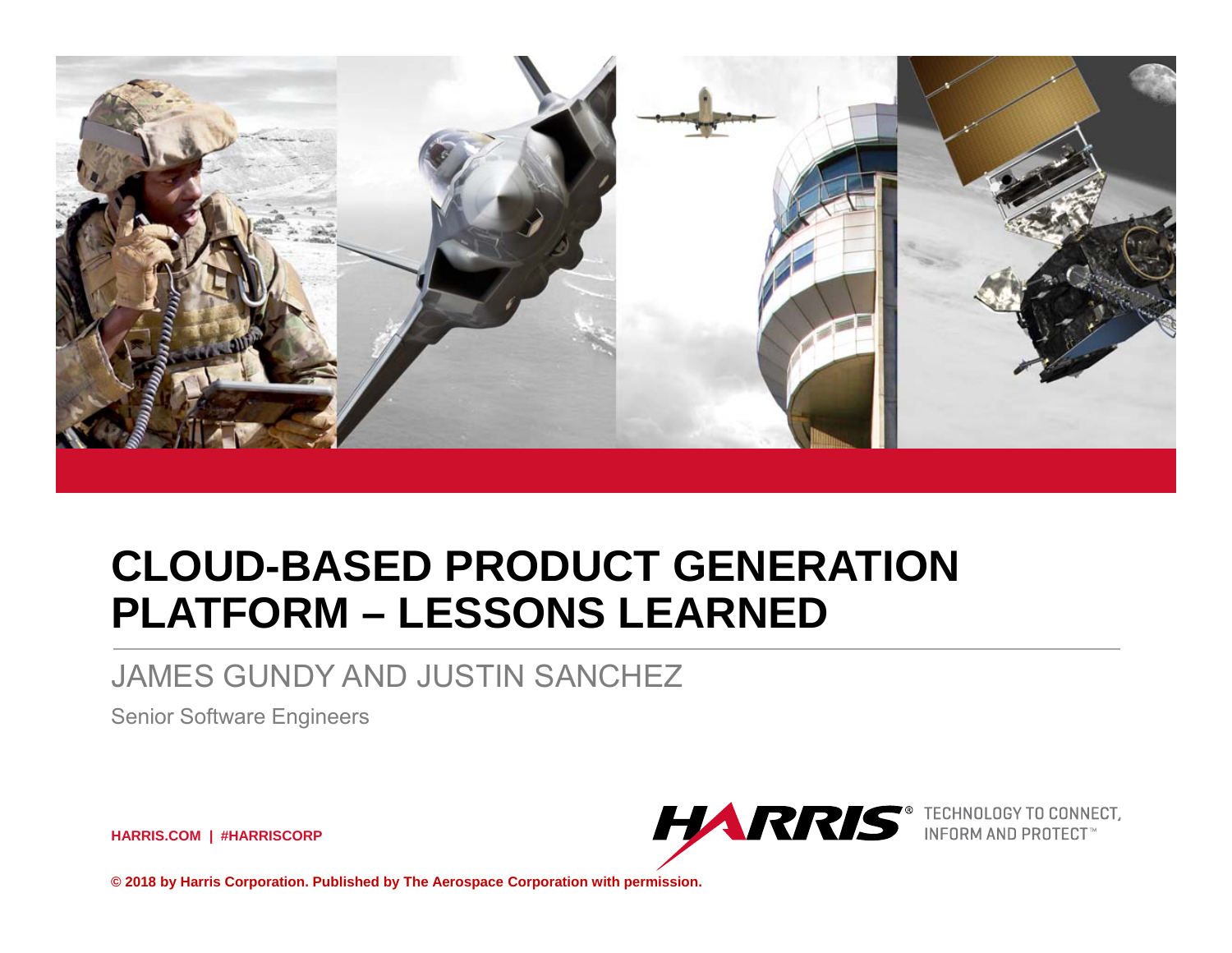

#### **Harris has been a long-standing mission partner with NOAA in developing and deploying mission critical Earth-sensing instruments and ground systems**

- $\bullet$  Harris has leveraged the successful Product Generation architecture from GOES-R to develop the next-generation distributed product processing infrastructure called Downburst<sup>™</sup>
- This briefing presents lessons learned from Harris research and development for Cloud-based product processing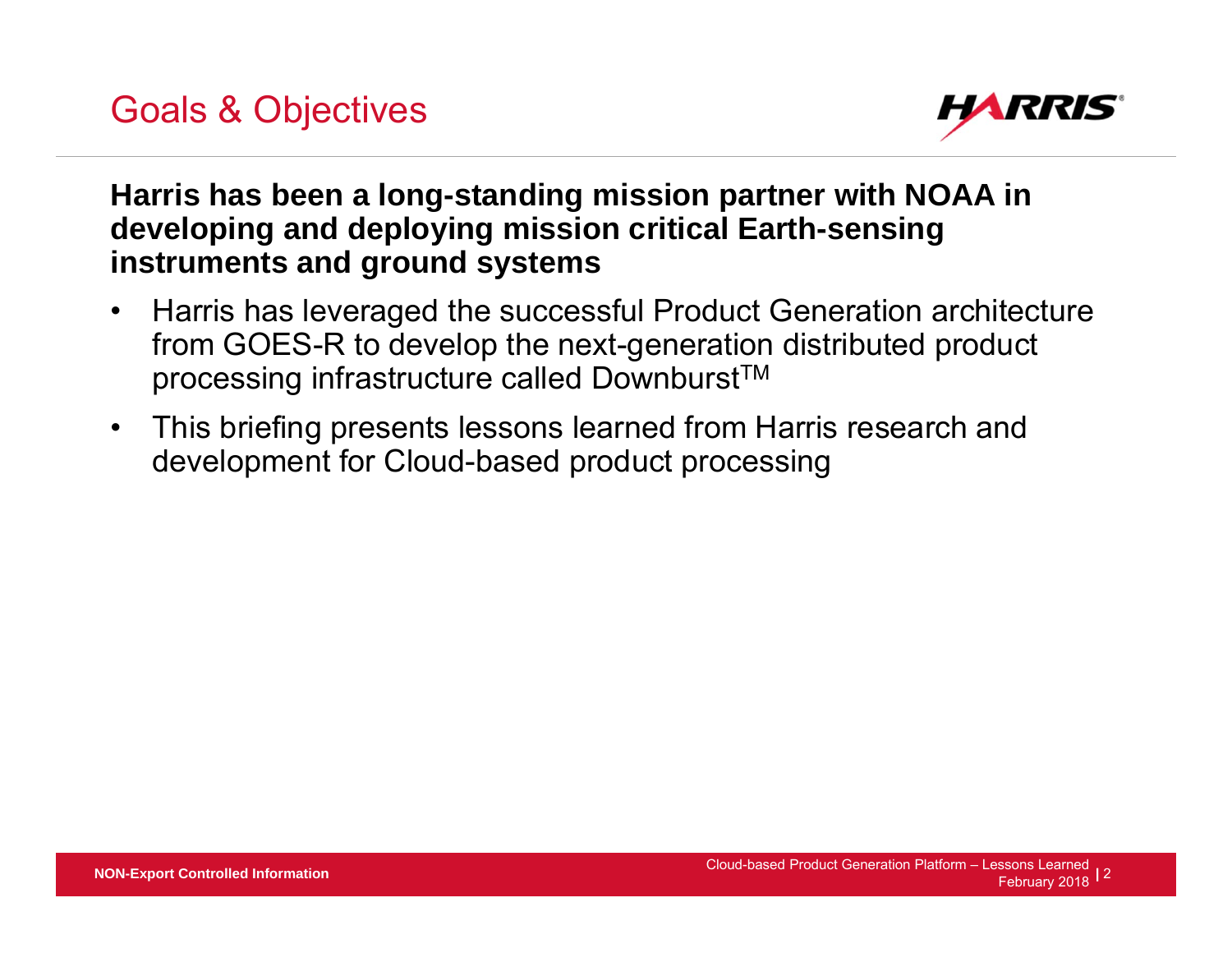### Downburst™

#### **Distributed Product Processing Infrastructure:**

- •Dynamic, parallel block processing for scalable, high-performance computing
- •In-memory database for high-throughput input/output (I/O)
- •High-speed messaging system
- •Multi-mission support

## **Derived from GOES-R Product Generation Architecture**

- • Leverage technology and approaches used for product processing workload of five satellite instruments
	- ‒ ABI with 16 bands and 2km 0.5km resolution
	- ‒ Generates 35 L0/L1/L2+ environmental and space weather products from geostationary satellite
	- ‒ Multi-regional processing full disk, CONUS and mesoscale (non-fixed location)
	- ‒ 100Mbps raw data rate
	- ‒ Generates 16.1 TB products per day (60x more data than previous generation)



GOES-R First Light Image (True Color)

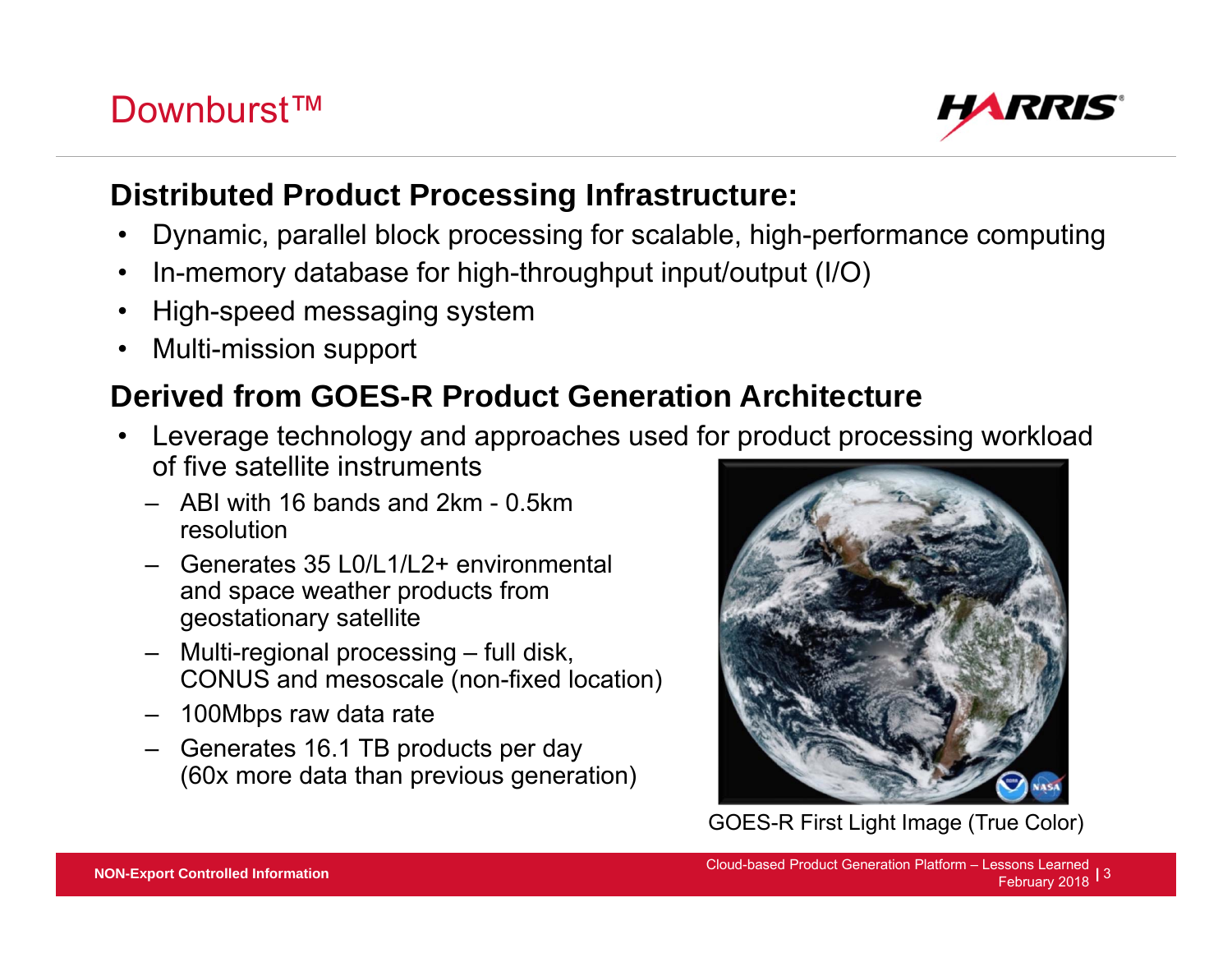## Downburst™ Features and Characteristics



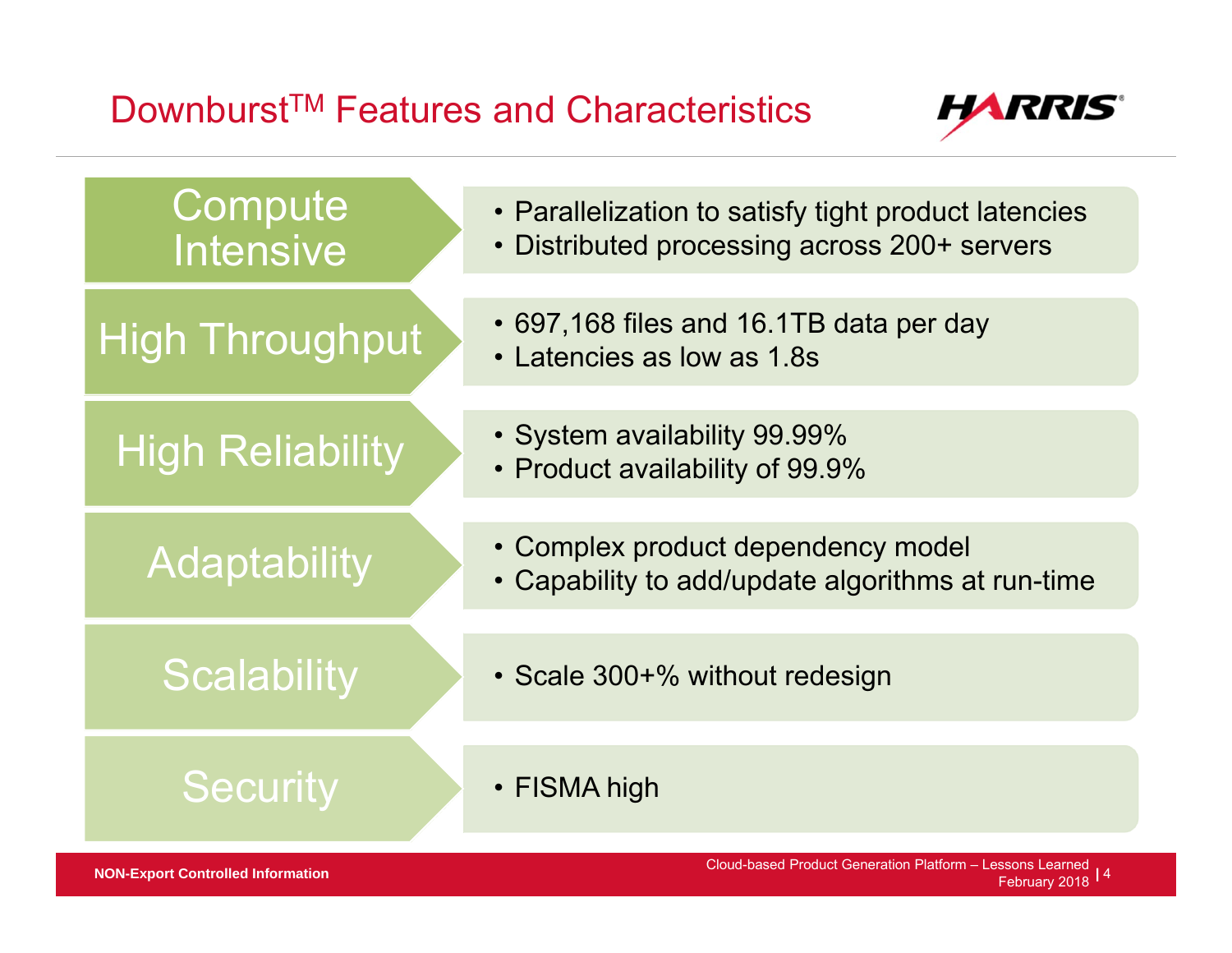

## **Research Goal: Demonstrate Downburst is cloud compatible**

## **Drivers for moving to the Cloud**:

- $\bullet$ Reduce infrastructure costs
- $\bullet$ Ease scalability
- $\bullet$ Improve maintainability
- $\bullet$ Relieve facilities constraints

## **Public Cloud**

- Current utilization of multiple cloud vendors (Google and Amazon)
- Fully containerized solution using Docker and Kubernetes
- Distributed architecture providing straightforward transition to cloud
- Location in multiple regions
	- ‒ Asia-east for Asian satellite data
	- ‒ US-east for US satellite data

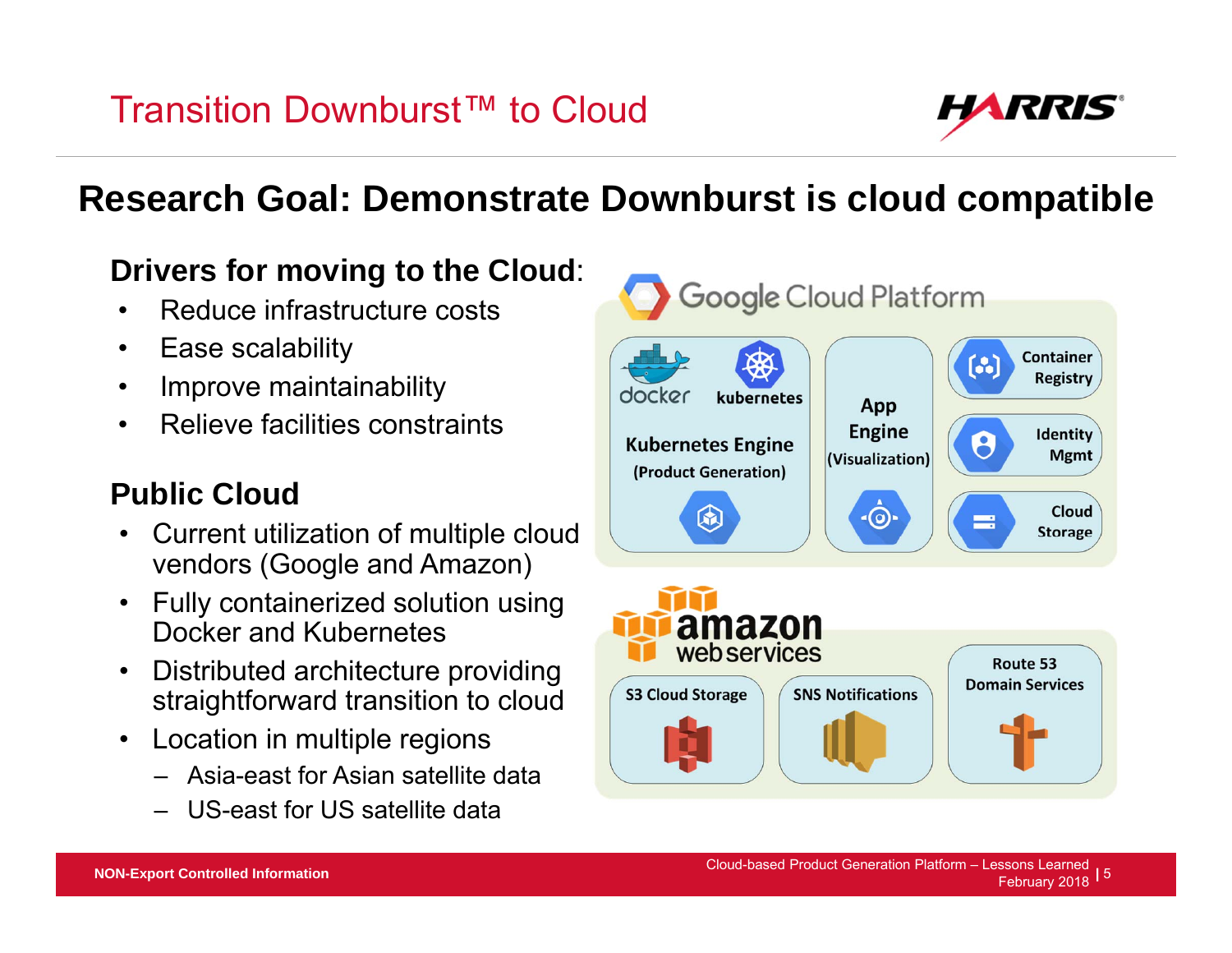## Cloud Paradigm Changes



#### **More focus on mission, less on infrastructure**

- •Engineering talent focused on developing/running services
- $\bullet$  Infrastructure/hardware administration effort significantly reduced
	- Manpower maintaining local infrastructure would exceed cloud cost alone

### **Fluid Compute Resources**

- • Get resources that you need, when you need it
	- Expand the resources for extra missions/testing on demand
	- ‒ Run in the region that is best fits mission need
- $\bullet$  Reduce cloud costs by deleting resources on off-hours
	- ‒ Forced team to script/automate all parts of deployment/teardown
	- Created consistency and quality of deployment/teardown (10-15 Minutes)

### **Increased accessibility**

- •Engineering talent not restricted to working a specific location
- •Accessing resources and standing up demonstrations is easier
- $\bullet$ No impact from local shutdowns enables greater up-time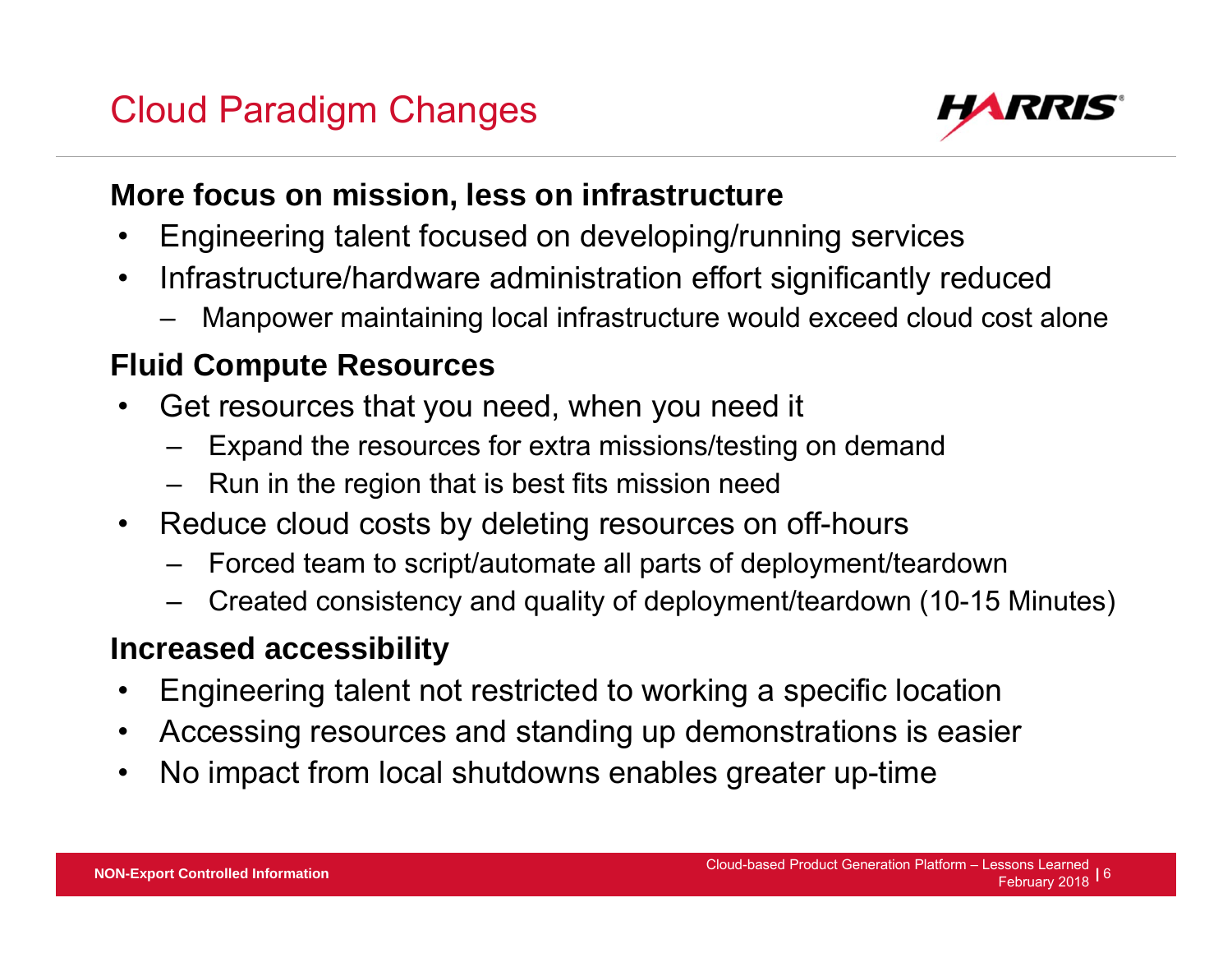

#### **Transition was fairly straightforward – no significant roadblocks**

- •Initial port only took a few weeks (proof of concept)
- $\bullet$  Downburst™ similarity to microservices architecture facilitated smooth transition to Docker/Kubernetes
- $\bullet$  Use of Googles Kubernetes Service (GKS) minimized infrastructure management

## **Google Cloud Platform (GCP) was bleeding edge in the beginning**

- • Significant changes in interfaces and commands encountered over the year
- $\bullet$  GitHub projects/tutorials that leveraged GCP become outdated over time

#### **Constant security awareness was needed**

- • Virtual machines are deployed securely by default, but could easily be made unsecure by opening firewall ports, exposing service IPs
- $\bullet$  All traffic was routed through Kubernetes Ingress Controller to restrict number of open connections
- Secured connects facilitated through Let's Encrypt + Oauth2 authentication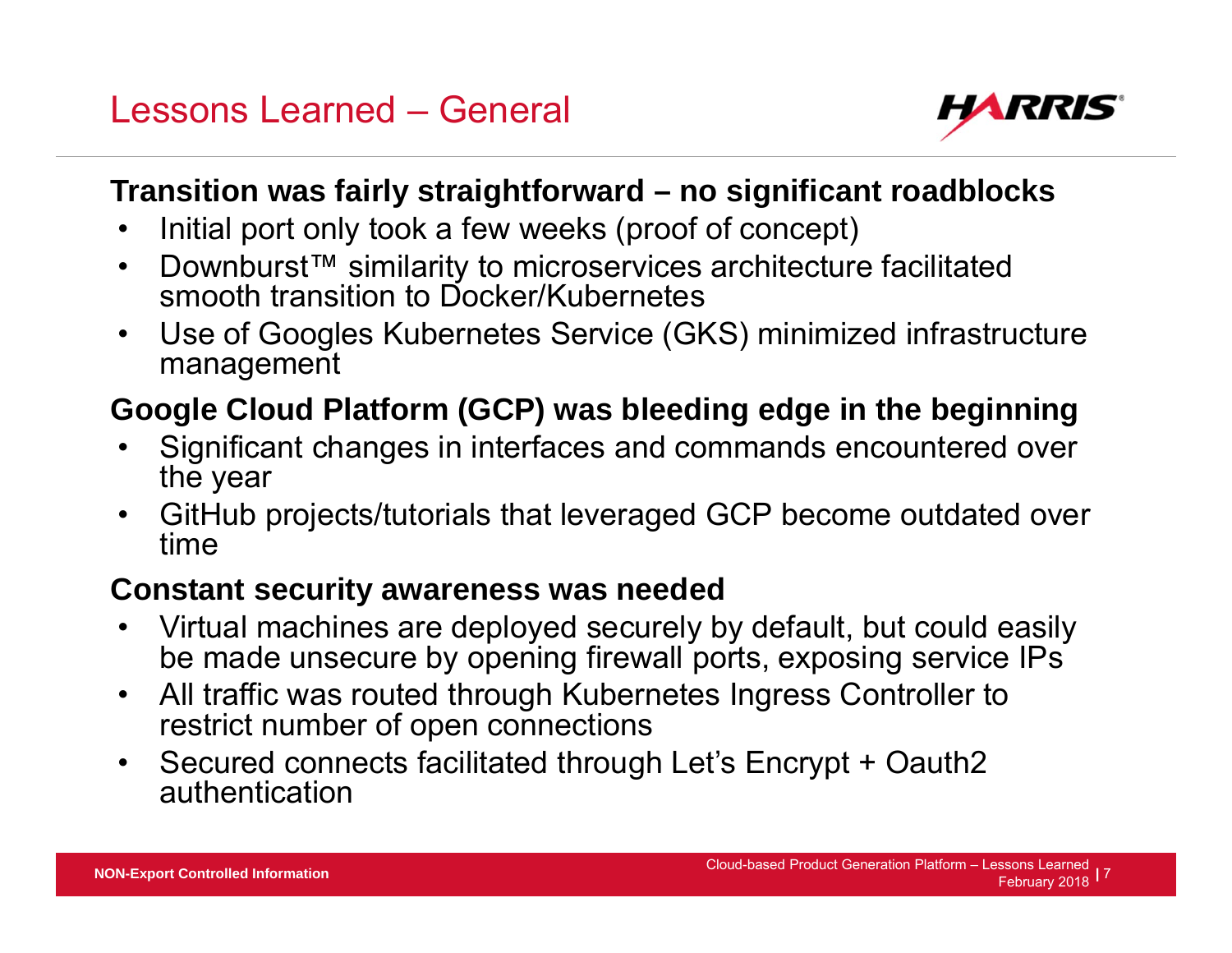Lessons Learned – General (continued)



#### **Storage management was complex**

- $\bullet$  Used storage buckets for products
	- ‒ Access was either project-restricted or public, increasing difficulty in controlling access
	- ‒ Products were regularly purged to control cost
	- ‒ Required administration to manage purges effectively
- Often still required virtual disks for applications
	- ‒ If configuration not properly set, new disks automatically were created, but not deleted automatically
- • Used Gluster for shared disk storage
	- ‒ Built in Kubernetes storage could not be shared across multiple services
	- ‒ Gluster/Ceph must be setup manually not difficult to setup, but challenging to automate

#### **Docker images were controlled in our own repository**

- •Major upgrades in public images can cause issues unexpectedly
- $\bullet$ Improved control of contents inside images